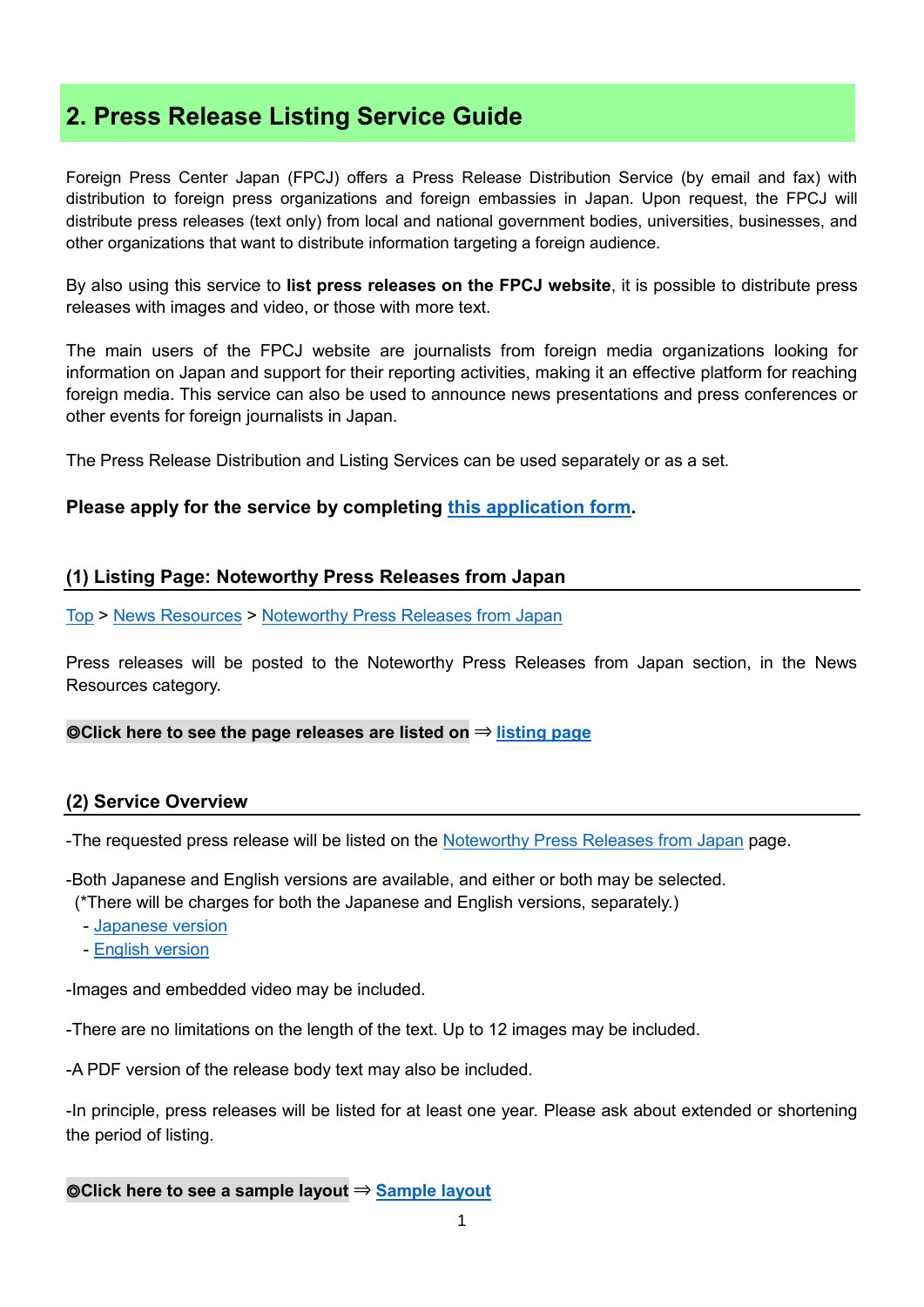# **(3) Fees (excluding consumption tax) (as of July 1, 2017)**

|                            | <b>Distribution only</b><br>(For 1 A4 page) | <b>Listing only</b><br>(No page limit) | <b>Set</b><br>(Distribution+Listing) | <b>Set Discount</b> |
|----------------------------|---------------------------------------------|----------------------------------------|--------------------------------------|---------------------|
| <b>Standard</b>            | 18,000 JPY                                  | 20,000 JPY                             | 30,000 JPY                           | 8,000 JPY           |
| 3 business days in advance |                                             |                                        |                                      |                     |
| <b>Rapid</b>               | 21,000 JPY                                  | 25,000 JPY                             | 35,000 JPY                           | 11,000 JPY          |
| 2 business days in advance |                                             |                                        |                                      |                     |
| <b>Express</b>             | 26,250 JPY                                  | 30,000 JPY                             | 40,000 JPY                           | 16,250 JPY          |
| 1 business days in advance |                                             |                                        |                                      |                     |
| Same-day                   | 35,000 JPY                                  |                                        |                                      |                     |
| by 12:00 on the same day   |                                             |                                        |                                      |                     |

Standard: Documents submitted by 15:00, 3 business days in advance Rapid: Documents submitted by 15:00, 2 business days in advance Express: Documents submitted by 15:00, 1 business days in advance Same-day: Documents submitted by 12:00 on the same day

# **[Fee Calculations]**

-Japanese and English are counted separately. (If both Japanese and English versions are listed, this will count as two press releases)

-If the required documents are submitted by 15:00 three business days before the desired listing date, the Standard fee will apply. For cases in which they are submitted later, please refer to the fee table above.

-For Supporting Members, a 20% discount will be applied to the Standard fee only. (This discount will not be applied to Rapid or Express fees)

-Corporate administrative operating expenses (20% of the total) are included in the fee.

\*The amounts listed in the fee table for Distribution are for a single A4 page. For each additional page, there will be added fees as listed below. Even when used together with the listing service, these added fees for each page after the first will apply to the Distribution fee. (The Listing fee does not change with additional pages)

- Standard (Documents submitted by 15:00, 3 business days in advance): 1,000 JPY per additional page
- Rapid (Documents submitted by 15:00, 2 business days in advance): 2,000 JPY per additional page
- Express (Documents submitted by 15:00, 1 business day in advance): 3,000 JPY per additional page

# **[Difference in Timing for Standard, Rapid, and Express]**



\*Same-day Listing Service is not available.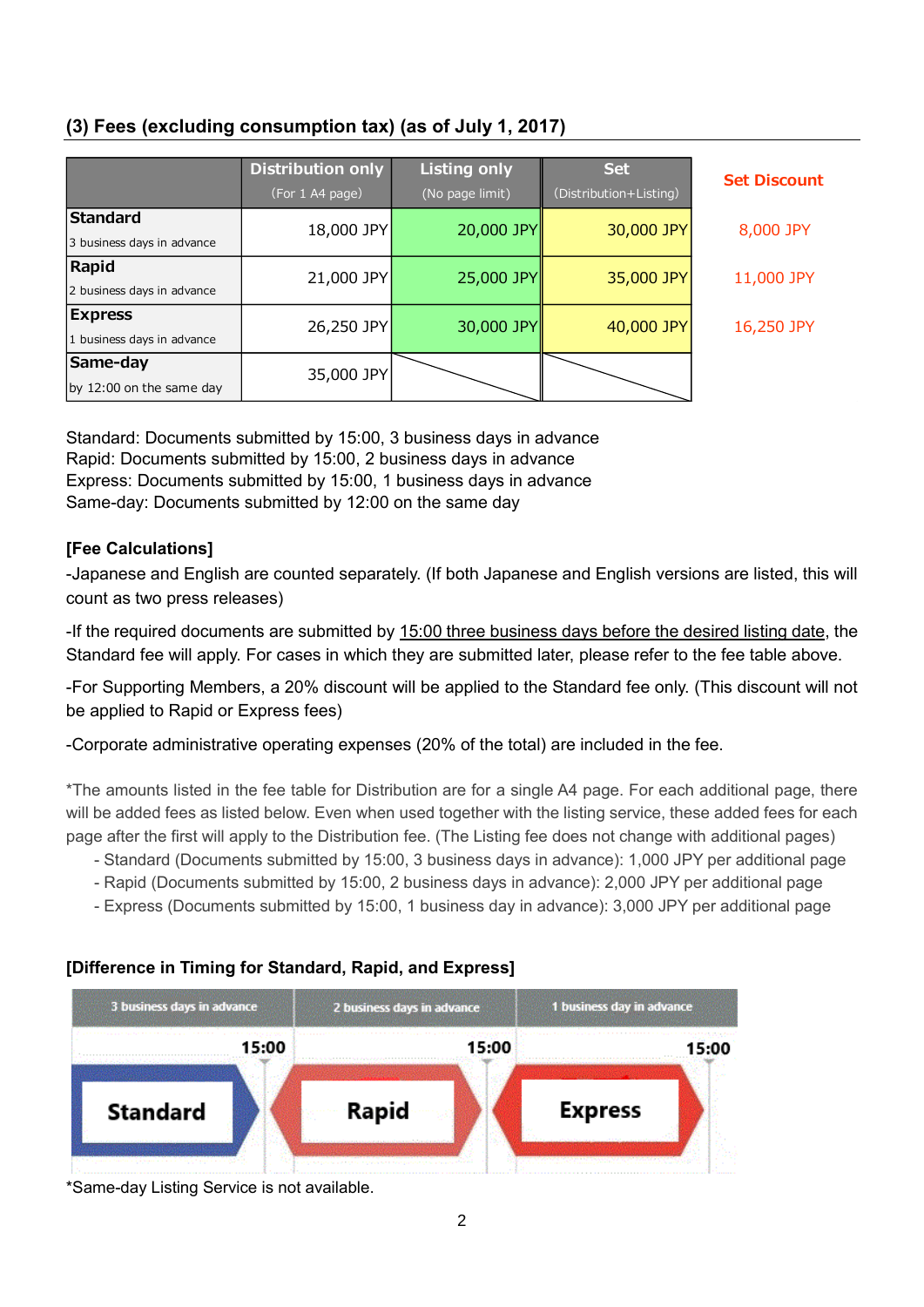# **[Cancellation Charges]**

Please note that after applying for the service, a cancellation fee will be charged when cancelling your application on request.

-Cancellation on the preferred listing date (After 17:00 the day before): The entire fee for the service selected

-Cancellation after confirmation email for listing has been sent: Half the fee for the service selected

# **(4) Benefits of the Press Release Listing Service**

The main users of the FPCJ website are journalists from foreign media organizations looking for information on Japan and support for their reporting activities, making it an effective platform for reaching foreign media.

#### ■ When Combined with Press Release Distribution Service (Email)

-Visual elements including images and video may also be released

 $\rightarrow$  The email release distribution service only supports text, but by linking the listing page in the email it is possible to provide images and video as well

-Long releases may be made easier to read

 $\rightarrow$  By linking the listing page in the email, the text in the email can be summarized and be made easier to read

-PDF files, such as application forms, may be released

 $\rightarrow$  PDF files may be included in the listing page. By linking the listing page in the email, PDF files may also be distributed

#### ■ **Other Benefits**

-Press releases may be listed on a website used by foreign media

-Long-term listings are possible for releases which would benefit from receiving attention over time, such as those about establishing multilingual websites or producing multilingual pamphlets.

# **(5) Process**

# **1. Fill out and send Press Release Listing Service application form**

Fill out all the necessary sections of the form and send it with a draft of the data to be distributed \*The application will be considered finalized as soon as both the application form and listing draft are received.

\*When using together with the press release service, there is no need to send the text separately.

#### **[About the Release Draft and Images]**

Please provide images along with the text of the release. (Even if it is just a logo, please provide at least one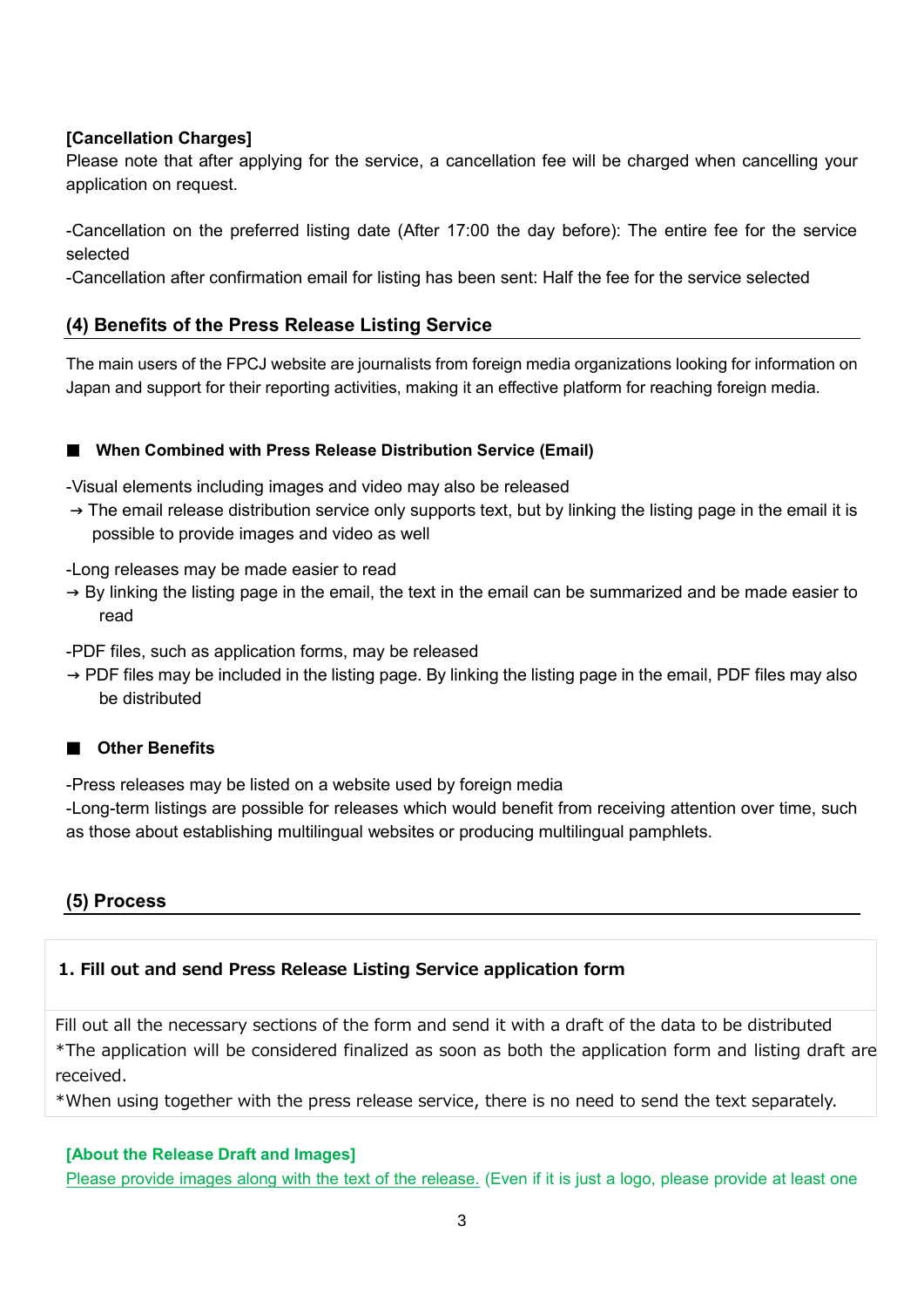#### image that will be used as the main image).

#### **Notes on Images for Listing**

①Please email the images here (sc[at]fpcjpn.or.jp). If they will total 5 MB or more in size, please split them up into several emails

②Maximum number of images: 12. One will be placed beside the title at the beginning, as well as being placed at the end with the rest of the images in centered rows of three

③File format: JPG, PNG, or GIF

④Image size: At least 260 pixels wide (or 180 pixels high), with a file size of approximately 400 KB per image ⑤Image layout:

For details on the layout, please refer to the **[sample layout \(PDF\)](http://fpcj.jp/common_en/pdf/distribute/release/prlisting_layout.pdf)**.

Also, refer to the **[Noteworthy Press Releases from Japan](http://fpcj.jp/en/prlisting/)** section where the release will be listed.

\*Refer to the sample layout and include the image numbers in it in the file names of the images sent to indicate where they should be placed.

⑥Image frame aspect ratio: 13:9

\*This is only the aspect ratio of the image frame. The aspect ratio of the images sent will not be modified. Depending on the aspect ratio of the original image, there may be a white border along the edges of the frame. Vertical images will be placed in the center of a horizontal frame, with white space on either side.

#### **2. Confirmation of application**

The FPCJ will contact the client to confirm the details of the application form and distribution data, and inform them whether or not the service can be used.



# **3. Sending a confirmation email (preview image)**

The FPCJ will prepare the website listing using the draft and images sent, and send the client a confirmation email with a preview image. Adjustments and changes will be made if requested after the client checks the example file.

#### **4. Finalization of listing content**

Once the listing content has been finalized, information including the language, fee, and billing address, will be confirmed with the client.

\*When being used together with the distribution service, work on both will be carried out in parallel.